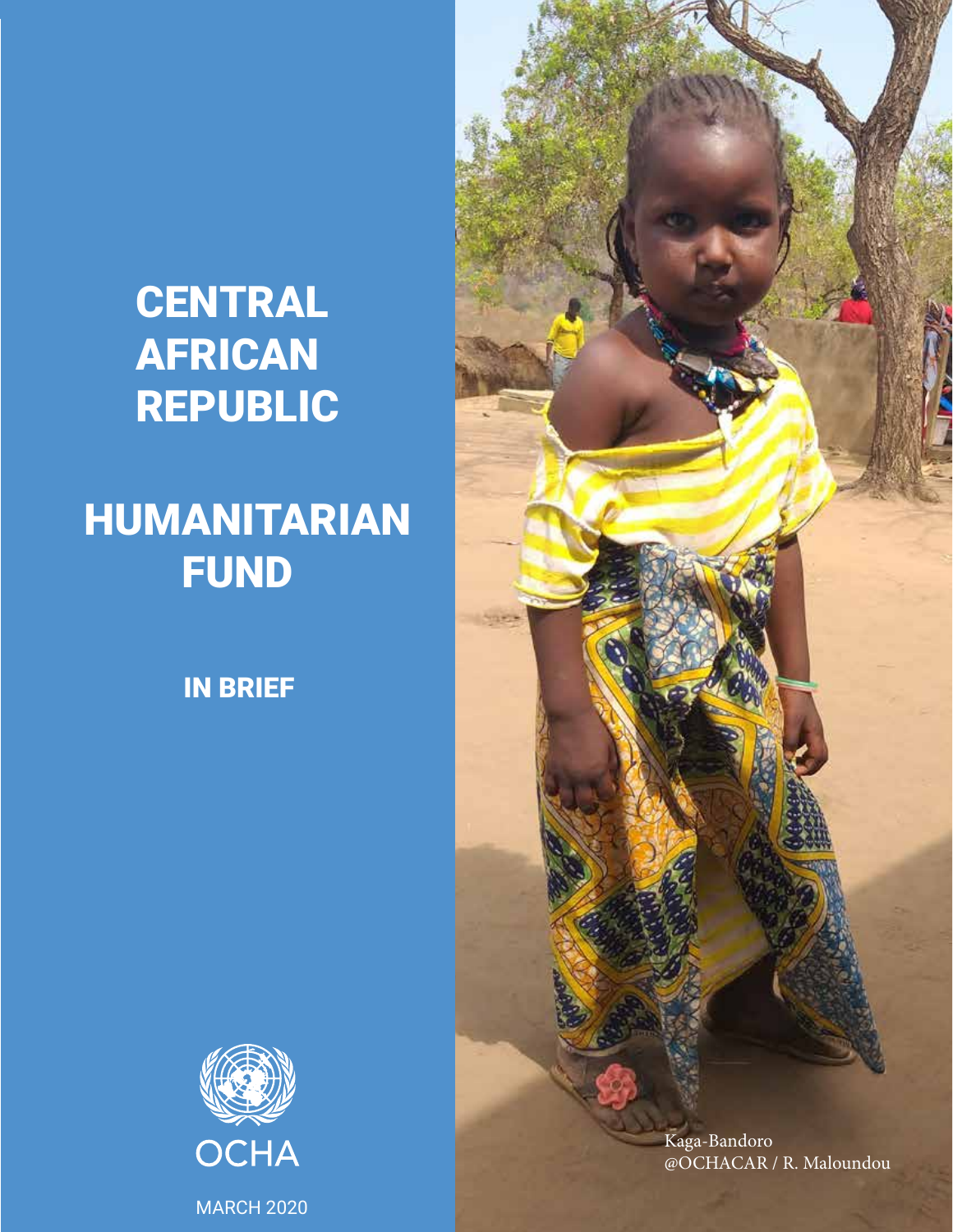# **KEY FIGURES 2019**

# **Donors Contribution**





*IN MILLION USD* **44.6M** AVAILABLE FUNDS INCLUDING 2018 BALANCE 16M



*IN MILLION USD* **39M** ALLOCATED FUNDS 13% of 2019 HRP

**53**

ė

ன்



|           | $\mathbf{x}$ |
|-----------|--------------|
|           |              |
| 0         |              |
| 88<br>0 0 |              |
|           |              |

# **117** PROJECTS FUNDED

88 SECTORAL 29 MULTISECTORAL

**31** INGO<br>**6** 14 NNGC

NNGO 7 UN AGENCY 1 RED CROSS MOVEMENT

PARTNERS FUNDED

## **Background to the CAR Humanitarian Fund**

Established in 2008, the Central African Republic Humanitarian Fund (CAR HF) is a multi-donor country-based pooled fund (CBPF) managed by OCHA CAR under the leadership of the Humanitarian Coordinator (HC). Since its inception to March 2020, the CAR HF received around US\$230 million. These contributions have enabled the scale up of the humanitarian response in a country with growing humanitarian needs. CAR ranks second to last on the Human Development Index worldwide and despite the hopes raised by the signing of the Political Agreement for Peace and Reconciliation (APPR) in February 2019, violence continued in many parts of the country, including previously not affected areas, throughout the year.

In 2019, The Central African Republic Humanitarian Fund (CAR HF) has continued to play a critical role in strengthening coordinated, timely and effective humanitarian response, by supporting priority response activities as identified under the 2019 Humanitarian Response Plan. The Fund has allocated \$39 million in support of 117 emergency humanitarian projects.

\$ 35.4 million (91%) allocated through the standard allocation modality enabled front-line response to the most acute and severe needs as prioritized at sector and multisector levels and the overall scale up of the humanitarian response in remote locations. Additionally, they also aimed at strengthening the complementarity use of the CAR HF funding with other funding mechanisms as well as the quality and the effectiveness of the humanitarian response at national and sub-national levels. On the other hand, \$3.6 million (9%) allocated through the Reserve Allocation modality allowed to respond to onset needs resulting from unforeseen emergencies.

While the United Kingdom, Germany, and Ireland were the three largest donors to the CAR HF in 2019, the Fund was able to successfully secure the first-ever contribution from the USA for a total amount of \$3 million.

# **Objectives of the CAR Humanitarian Fund**

The CAR HF is a humanitarian financing instrument that enables a transparent, efficient, inclusive, flexible and timely delivery of humanitarian response in CAR. Therefore, the CAR HF focuses on two objectives: (1) support the humanitarian reform to ensure predictable and flexible humanitarian funding to meet the needs of vulnerable communities, and (2) strengthen the leadership of the HC and reinforce the humanitarian coordination system.

## **Allocation modalities**

Funds are allocated using two allocation modalities: the standard allocation and the reserve allocation.

- Standard Allocation  $-$  which represents most funds  $-$  is launched twice a year by the HC. It is meant to ensure that the HRP priority needs are identified, prioritized and funded through a consultative and participative process involving key humanitarian partners, within the boundaries of available funding.
- Reserve Allocation used for rapid and flexible allocations of funds to respond to emerging humanitarian needs resulting from sudden-onset emergencies or to address identified urgent gaps.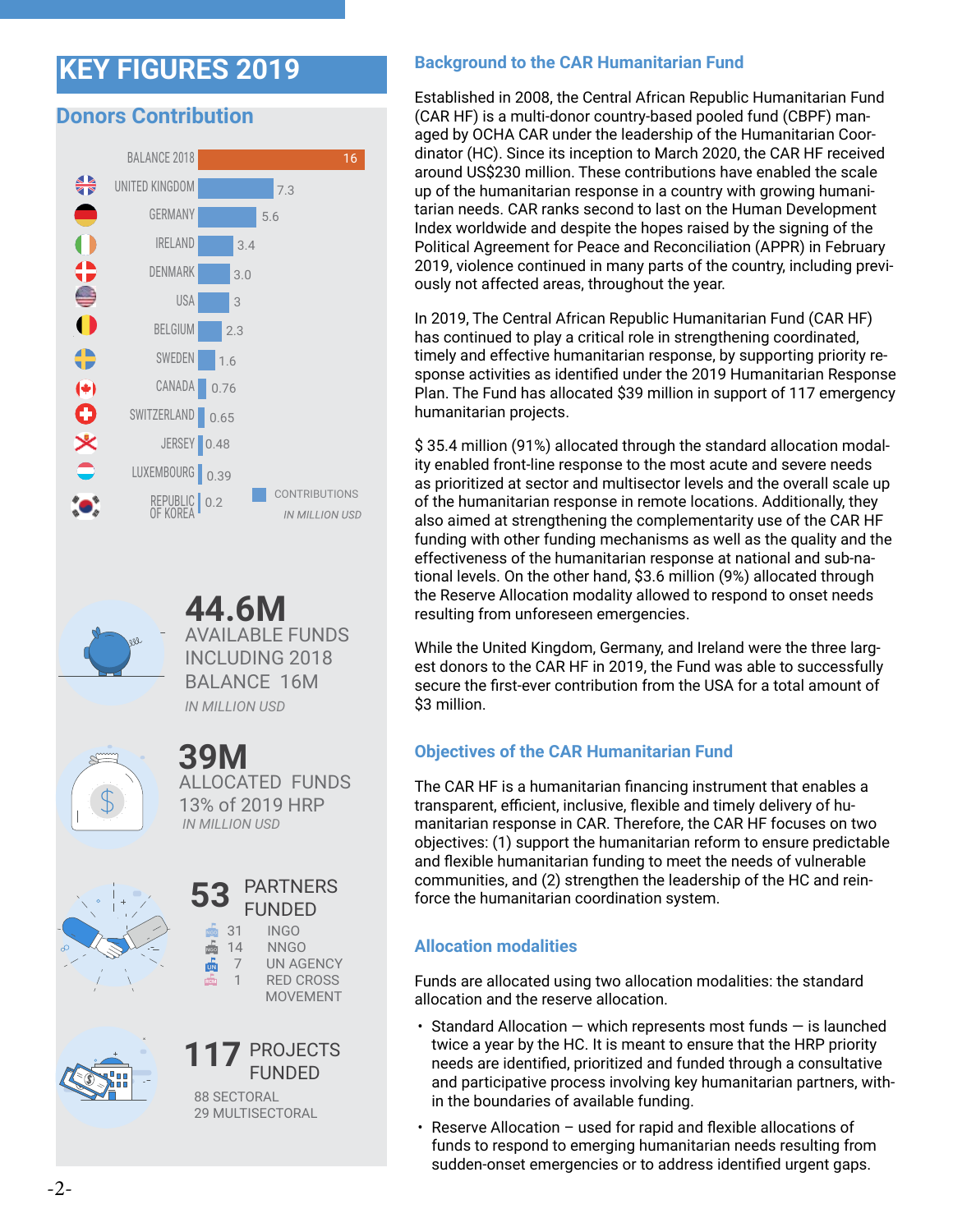



# **Allocation by partner type**



# **Fund allocation by cluster**



# **Leadership and Governance**

The CAR HF is managed by OCHA under the leadership of the Humanitarian Coordinator (HC). The day-to-day management of the CAR HF is ensured by a Joint Humanitarian Financing Unit (JHFU) under overall supervision by the OCHA Head of Office. On January 1, OCHA CAR took over the Managing Agent role from UNDP. The JHFU executes HC's decisions and organizes the process of allocations of funds in line with the Global Guidelines for CBPFs based on the Operational Manual, which explains how the Fund works and provides details about its accountability framework and performance system.

The HC is supported by an Advisory Board (AB) which has a consultative role of advising the HC on strategic decisions, risk management, review of operational modalities and transparency. Its composition ensures an equitable representation of the Funds' stakeholders (donors, UN agencies, national and international NGOs and OCHA).

## **Eligibility process**

The eligibility process of the CAR HF is rooted in four key steps: (1) cluster's recommendations, (2) due diligence, (3) capacity assessment, and (4) performance index. Any organization that wishes to join the CAR HF as a partner will have to be first recommended by at least one of the cluster. Secondly, the proposed organization will have to successfully pass the due diligence process, before being considered for the capacity assessment. The capacity assessment gives the opportunity to gauge the organization's financial capacities to manage the funding and programmatic abilities to implement humanitarian programming. Once completed, the organization will be either assigned a risk level (low, medium, or high) or deemed ineligible to access CAR HF funding. If an organization manages to successfully pass the three first steps and secure its first grant, the CAR HF will continue to monitor its performance using the Performance Index (PI).

# **Type of partners and risk-based approach**

The CAR HF channels funding only to eligible national and international organizations, including NGOs and United Nations. Priority is given to partners that are in best-position to deliver humanitarian response to the affected population. The risk level (high, medium, or low) assigned to the end of step three as referenced above will determine the Operational Modalities (such as the budget ceiling to allocate, the regime and frequency of narrative reports, the timing and the frequency of the programmatic monitoring, the number and frequency of financial verification required, and the audit) applicable for that specific partner. Any organization that has not successfully passed the three first steps is deemed ineligible to access the CAR HF funding.

To facilitate the implementation of its risk-based approach as outlined in the Fund's Accountability Framework, the CAR HF uses the Performance Index (PI) embedded into the Grant Management System (GMS), the online database specifically designed and developed to support the management of all CBPF. The PI helps at measuring each partner's performances in relation to six key areas of management that include (1) project submission and process, (2) programmatic reporting and process, (3) monitoring and process, (4) project revision and process, (5) financial reporting and verifications, and (6) audit.